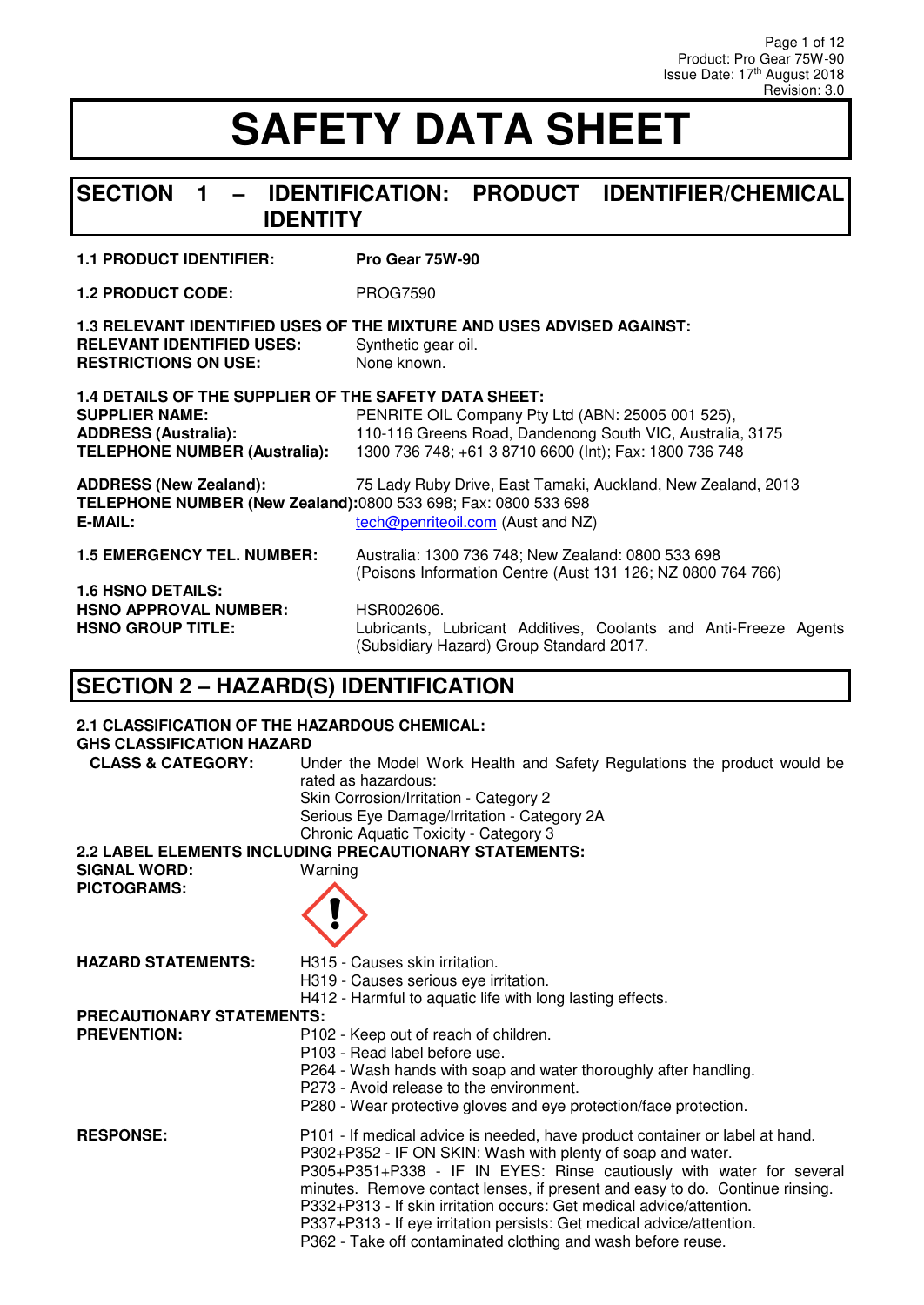#### **SECTION 2 – HAZARD(S) IDENTIFICATION Continued**

#### **STORAGE:** Not Applicable.

**DISPOSAL:** P501 - Dispose of contents/container in accordance with local regulations.

**2.3 OTHER HAZARDS:** Excessive exposure may result in mild irritation to the respiratory system. The product contains an Amines, C12-14-tert-alkyl component. This may produce an allergic reaction. People with pre-existing skin conditions, such as eczema or dermatitis, should take precautions so as not to exacerbate the condition. As for all chemical products, persons should not expose open wounds, cuts, abrasions or irritated skin to this material.

#### **SECTION 3 – COMPOSITION / INFORMATION ON INGREDIENTS**

| <b>INGREDIENTS</b>                                                                                 | <b>CAS NUMBER</b>          | Concentration<br>$%$ W/W | <b>GHS</b><br>Classification*                                                                                                                                                                                                  |
|----------------------------------------------------------------------------------------------------|----------------------------|--------------------------|--------------------------------------------------------------------------------------------------------------------------------------------------------------------------------------------------------------------------------|
| 1-dodecene, trimer, hydrogenated<br>Methacrylate copolymer<br>Distillates, petroleum, hydrotreated | 151006-62-1<br>Proprietary | 25% - 35%<br>15% - 25%   | Chron Aq Tox 4 - H413<br>Eye Irrit 2A - H319                                                                                                                                                                                   |
| heavy paraffinic<br>Amines, N-(C14-18 and C16-18-unsaturated                                       | 64742-54-7                 | 15% - 20%                | Not Applic                                                                                                                                                                                                                     |
| alkyl) trimethylenedi-                                                                             | 68439-73-6                 | $0.5\% - 1.0\%$          | <b>Acut Tox 4 - H302</b><br>Skin Corr 1B - H314<br>Acute Aq Tox 1 - H400                                                                                                                                                       |
| Phosphonic acid, bis(2-ethylhexyl) ester                                                           | 3658-48-8                  | $0.2\% - 0.4\%$          | <b>Skin Irrit 2 - H315</b><br>Eye Dam 1 - H318<br>STOT SE 3 - H335                                                                                                                                                             |
| Phosphoric acid, bis(2-ethylhexyl) ester                                                           | 298-07-7                   | $0.2\% - 0.4\%$          | <b>Acut Tox 4 - H302</b><br>Skin Corr 1B - H314                                                                                                                                                                                |
| Phosphoric acid, dipentyl ester                                                                    | 3138-42-9                  | $< 0.3\%$                | Skin Corr 1B - H314<br>Chron Aq Tox 3 - H412                                                                                                                                                                                   |
| 1,3,4-Thiadiazole, 2,5-bis(tert-nonyldithio)-<br>Amines, C12-14-tert-alkyl                         | 89347-09-1<br>68955-53-3   | 0.3%<br>$< 0.3\%$        | Chron Aq Tox 3 - H412<br>Flam Lig 4 - H227<br><b>Acut Tox 4 - H302</b><br>Acut Tox 3 - H311<br>Skin Corr 1B - H314<br><b>Skin Sen 1 - H317</b><br><b>Acut Tox 2 - H330</b><br><b>STOT SE 3 - H335</b><br>Chron Aq Tox 1 - H410 |
| 9-Octadecen-1-amine, (Z)-                                                                          | 112-90-3                   | < 0.3%                   | <b>Acut Tox 4 - H302</b><br>Asp Haz 1 - H304<br>Skin Corr 1B - H314<br><b>STOT SE 3 - H335</b><br><b>STOT RE 2 - H373</b><br>Chron Aq Tox 1 - H410                                                                             |
| Complex mixture of additives                                                                       |                            | To 100%                  | Not Applic                                                                                                                                                                                                                     |

Not Applic = Not Applicable \* Please see Section 15 of this SDS for the full text description of the Label Elements.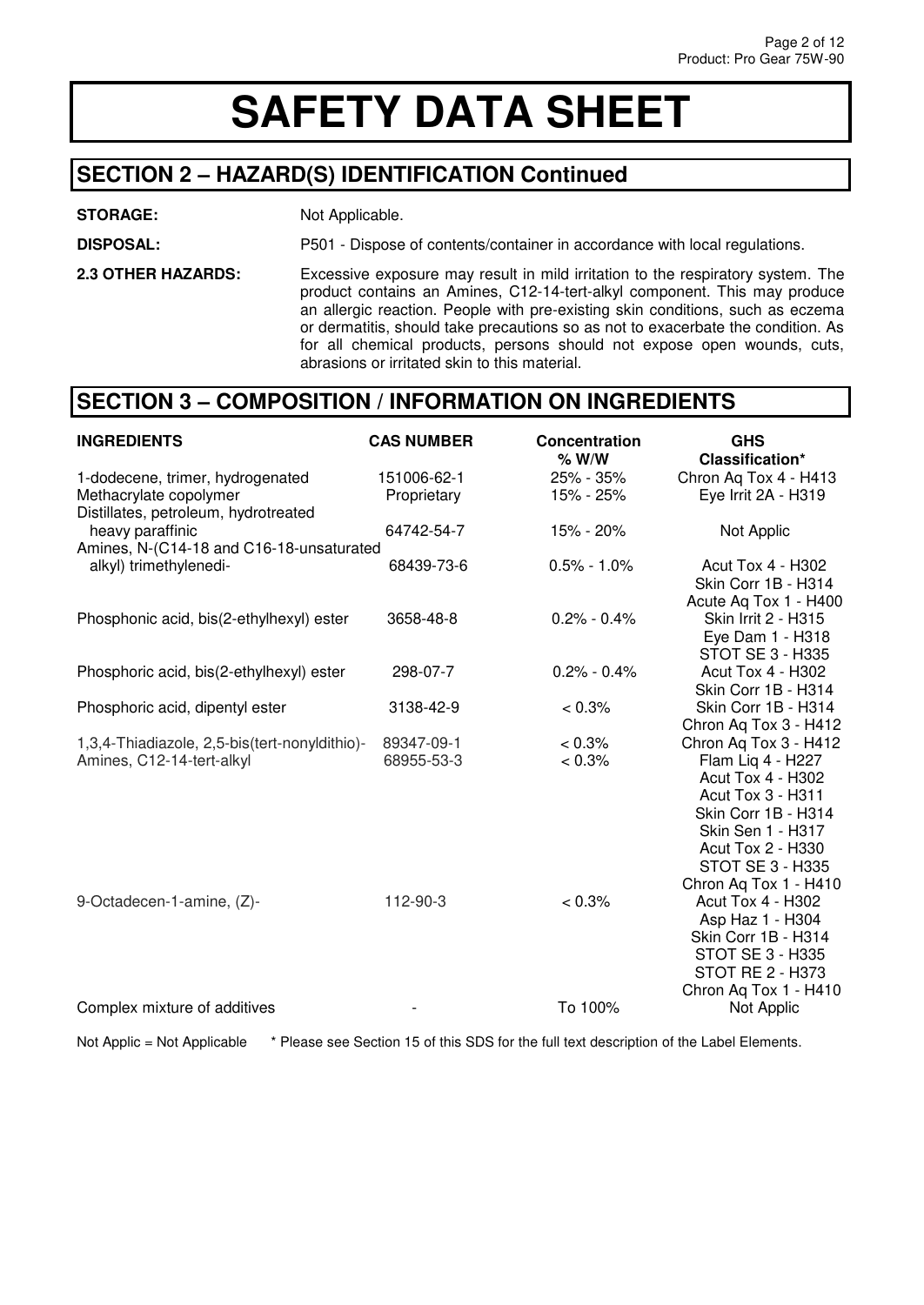#### **SECTION 4 – FIRST AID MEASURES**

#### **4.1 DESCRIPTION OF NECESSARY FIRST AID MEASURES:**

| <b>INGESTION:</b>                             | Rinse mouth out with water. Due to the blend of ingredients present, the<br>manufacturer recommends that if swallowed, do NOT induce vomiting. If<br>vomiting occurs, lean patient forward or place on left side (head-down position,<br>if possible) to maintain open airway and prevent aspiration. If irritation develops<br>or persists or vomiting has occurred after ingestion, seek medical assistance.                                                                                                                                                                                   |
|-----------------------------------------------|--------------------------------------------------------------------------------------------------------------------------------------------------------------------------------------------------------------------------------------------------------------------------------------------------------------------------------------------------------------------------------------------------------------------------------------------------------------------------------------------------------------------------------------------------------------------------------------------------|
| EYE:                                          | If in eyes, hold eyelids apart and flush the eye immediately with large amounts<br>of running water. Continue flushing for at least 15 minutes or until advised to<br>stop by a doctor. Check for contact lenses. If there are contact lenses, these<br>should be removed after several minutes of rinsing by the exposed person or<br>medical personnel if it can be done easily. As the product is an eye irritant, after<br>flushing, if irritation develops or persists, seek medical assistance.                                                                                            |
| SKIN CONTACT:                                 | If skin or hair contact has occurred remove any contaminated clothing and<br>footwear, wash skin or hair thoroughly with soap and water. As the product is a<br>skin irritant, if skin irritation develops or persists, consult a Doctor.                                                                                                                                                                                                                                                                                                                                                        |
| <b>INHALATION:</b>                            | If affected, remove the patient from further exposure into fresh air, if safe to do<br>so. If providing assistance, avoid exposure to yourself - only enter contaminated<br>environments with adequate respiratory equipment. Once removed, lay patient<br>down in a well-ventilated area and reassure them whilst waiting for medical<br>assistance. If not breathing, provide artificial respiration and seek immediate<br>medical assistance. If unconscious, place in a recovery position and seek<br>immediate medical assistance. If irritation develops or persists, consult a<br>Doctor. |
| <b>PROTECTION FOR FIRST</b><br><b>AIDERS:</b> | No personnel shall place themselves in a situation that is potentially hazardous<br>to themselves. As the product is hydrocarbon based, if the person has ingested<br>the product, do not use direct mouth-to-mouth resuscitation techniques. Always<br>ensure that you are wearing gloves when dealing with first aid procedures<br>involving chemicals and/or blood.                                                                                                                                                                                                                           |
| <b>FIRST AID FACILITIES:</b>                  | Eye wash fountain and safety showers are recommended in the area where the                                                                                                                                                                                                                                                                                                                                                                                                                                                                                                                       |
| <b>ACUTE:</b>                                 | product is used.<br>4.2 MOST IMPORTANT SYMPTOMS & EFFECTS, BOTH ACUTE & DELAYED, CAUSED BY EXPOSURE:<br>The product is rated as an eye and skin irritant. Eye contact may lead to<br>localised burning, redness and tearing. Skin contact may lead to redness or<br>itching. Ingestion or inhalation of vapours may lead to irritation of the mouth and<br>respiratory tract. Ingestion may lead to nausea and diarrhoea                                                                                                                                                                         |
| <b>CHRONIC:</b>                               | Skin contact may aggravate/exacerbate existing skin conditions, such as<br>dermatitis. The product contains an Amines, C12-14-tert-alkyl component. This<br>may produce an allergic reaction.                                                                                                                                                                                                                                                                                                                                                                                                    |
| <b>ADVICE TO DOCTOR:</b>                      | 4.3 INDICATION OF ANY IMMEDIATE MEDICAL ATTENTION AND SPECIAL TREATMENT NECESSARY:<br>Treat symptomatically. As the product is hydrocarbon based, if vomiting has<br>occurred after ingestion, the patient should be monitored for adverse effects to<br>ensure that the product has not aspirated into the lungs.                                                                                                                                                                                                                                                                               |
| CECTION E EIDE EICHTING MEACHDEC              |                                                                                                                                                                                                                                                                                                                                                                                                                                                                                                                                                                                                  |

#### **SECTION 5 – FIRE FIGHTING MEASURES**

### **5.1 EXTINGUISHING MEDIA:**

**SUITABLE MEDIA:** Use extinguishing media appropriate for surrounding fire. Use carbon dioxide, foam, dry chemical or water spray. Spray down fumes resulting from fire.

**UNSUITABLE MEDIA:** Avoid using full water jet directed at residual material that may be burning. Water may cause splattering on hot residue. Product will float on water.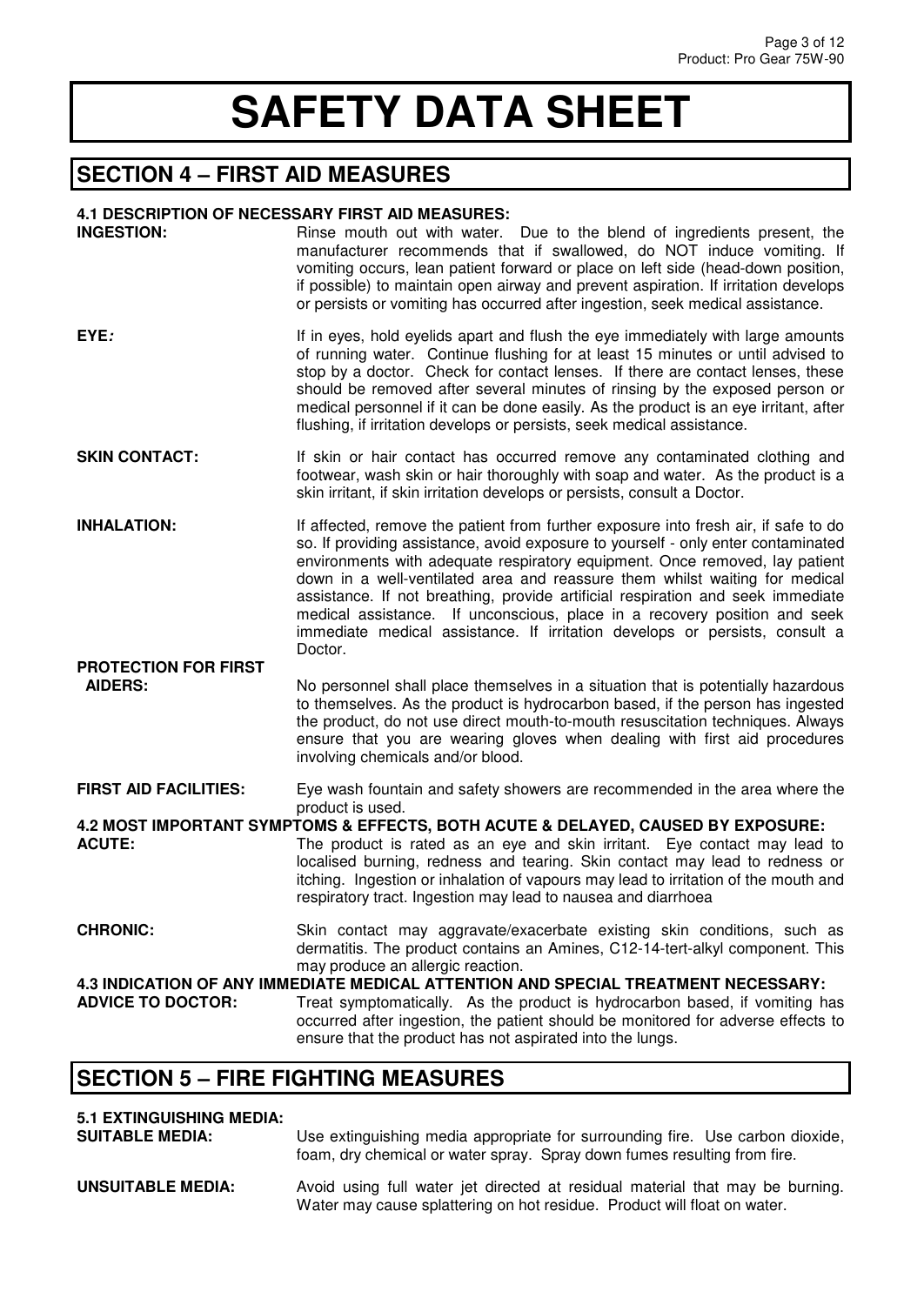#### **SECTION 5 – FIRE FIGHTING MEASURES Continued**

|                                     | 5.2 SPECIAL HAZARDS ARISING FROM THE SUBSTANCE OR MIXTURE:                                                                                                                                                                                |
|-------------------------------------|-------------------------------------------------------------------------------------------------------------------------------------------------------------------------------------------------------------------------------------------|
| <b>COMBUSTION HAZARDS:</b>          | Combustion may produce oxides of carbon, nitrogen, sulphur and phosphorus,<br>as well as smoke and irritating vapours.                                                                                                                    |
| <b>5.3 ADVICE FOR FIREFIGHTERS:</b> |                                                                                                                                                                                                                                           |
| FIRE:                               | This product is not flammable under conditions of use. It is a hydrocarbon-<br>based liquid that will burn if preheated - Typical Flash Point 200°C. Keep<br>storage tanks, pipelines, fire exposed surfaces, etc. cool with water spray. |
| <b>HAZCHEM CODE:</b>                | Not applicable.                                                                                                                                                                                                                           |
| <b>EXPLOSION:</b>                   | No information to indicate that the product is an explosion hazard. Extinguish all<br>sources of flame or spark. Closed containers may explode when exposed to<br>extreme heat.                                                           |
| <b>PROTECTIVE</b>                   |                                                                                                                                                                                                                                           |
| <b>EQUIPMENT:</b>                   | In the event of a fire, wear full protective clothing and self-contained breathing<br>equipment with full-face piece operated in the pressure demand or other<br>positive pressure mode.                                                  |

#### **SECTION 6 – ACCIDENTAL RELEASE MEASURES**

### **6.1 PERSONAL PRECAUTIONS, PROTECTIVE EQUIPMENT AND EMERGENCY PROCEDURES:**<br>**PERSONAL PROTECTION:** For small spills, wear Nitrile gloves, glasses/goggles, boots and

For small spills, wear Nitrile gloves, glasses/goggles, boots and full-length clothing. During routine operation a respirator is not required. However, if mists or vapours are generated, an approved organic vapour/particulate respirator is required. For large spills, or in confined spaces, a full chemically resistant bodysuit is recommended and the atmosphere must be evaluated for oxygen deficiency. If in doubt about potential oxygen deficiency wear self-contained breathing apparatus.

- **CONTROL MEASURES:** Ventilate area and extinguish and/or remove all sources of ignition. Stop the leak if safe to do so. CAUTION: The spilled product will be slippery. Avoid contact with the spilled material.
- **EMERGENCY PROCEDURES:** In the event of a spill or accidental release, notify the relevant authorities in accordance with all applicable regulations.

### **6.2 ENVIRONMENTAL PRECAUTIONS:**

Do not allow product to enter drains, surface water, sewers or watercourses inform local authorities if this occurs.

#### **6.3 METHODS AND MATERIALS FOR CONTAINMENT AND CLEANING UP:**

- **CONTAINMENT:** Contain the spill and absorb with a proprietary absorbent material, sand or earth. For large spills prepare a bund/barrier/dyke ahead of the spill to confine the spill and allow later recovery. If there is the possibility of spills to enter drains, surface water, sewers or watercourses ensure bunding, or that drains are covered, to minimise the potential for this to occur.
- **CLEANING PROCEDURES:** Having contained the spill, as mentioned above, collect all material quickly and place used absorbent in suitable containers. Follow local regulations for the disposal of waste. For large spills that have been bunded, the material can be pumped into vessels and returned for reprocessing or destruction. Personnel must wear gloves, goggles or glasses, boots and full-length clothing during cleaning procedures. Wash contaminated area and objects with detergent and water after spill has been cleared. Rinse the cleaned area with water. Do not allow wash water or rinsings to enter drains, surface water, sewers or water courses.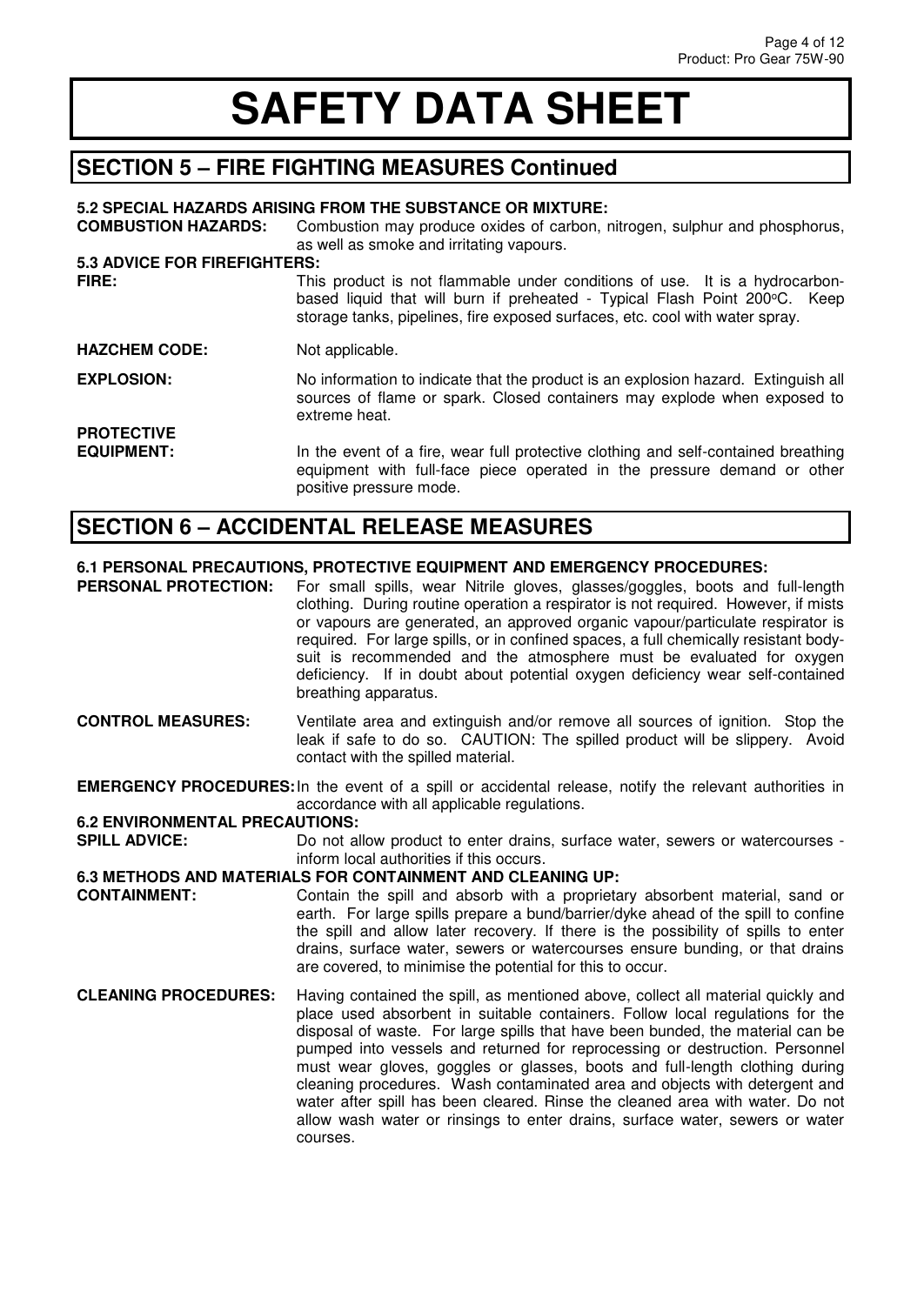#### **SECTION 7 – HANDLING AND STORAGE, INCLUDING HOW THE CHEMICAL MAY BE SAFELY USED**

**7.1 PRECAUTIONS FOR SAFE HANDLING:**  Avoid contact with the product by using appropriate protective equipment such as gloves, glasses or goggles and full-length clothing. Prevent small spills and leakage to avoid slip hazards. Properly dispose of any contaminated rags or cleaning materials in order to prevent fire hazards. Eating, drinking, and smoking should be prohibited in the area where this material is handled, stored and processed. Workers should follow good personal hygiene practices, such as washing hands before eating, drinking and smoking. Remove contaminated clothing and protective equipment before entering eating areas. Keep containers tightly closed when not in use. Prevent product from entering waterways, drains or sewers. **7.2 CONDITIONS FOR SAFE STORAGE, INCLUDING ANY INCOMPATABILITIES: SAFE STORAGE:** This product is a hydrocarbon-based liquid that will burn if preheated. Store in a dry, well ventilated area away from direct sunlight, ignition sources, oxidising agents, foodstuffs and clothing. Keep containers closed when not in use.

Containers that have been opened must be carefully resealed and kept upright

**INCOMPATIBILITIES:** Oxidising substances including strong acids.

to prevent leakage.

#### **SECTION 8 – EXPOSURE CONTROLS & PERSONAL PROTECTION**

#### **8.1 EXPOSURE CONTROL MEASURES:**

**EXPOSURE LIMIT VALUES:** Exposure standards for the product have not been established. However, in the operation of certain equipment or at elevated temperatures, if oil mists or aerosols are generated the following Exposure Standard should be observed:  $TWA$ : 5 mg/m<sup>3</sup> TWA:  $5 \text{ mg/m}^3$ <br>STEL:  $10 \text{ ma/m}^3$ 

 $10 \text{ mg/m}^3$  (ACGIH)

#### **8.2 BIOLOGICAL**  No data available.

8.3 CONTROL BANDING: No data available.

#### **8.4 ENGINEERING CONTROLS:**

**ENGINEERING CONTROLS:** Special ventilation is not normally required when using this product in normal use scenarios. However, in the operation of certain equipment, at elevated temperatures, or in confined spaces mists or vapour may be generated and local exhaust ventilation should be provided to maintain airborne concentration levels below the nominated exposure standard and at an acceptable level that does not cause irritation.

#### **8.5 INDIVIDUAL PROTECTION MEASURES:**

- **EYE & FACE PROTECTION:** Wear safety glasses/goggles to avoid eye contact when handling. If there is a risk of splashing during use, a full face shield is recommended. Use eye protection in accordance with AS 1336 and AS 1337.
- **SKIN (HAND) PROTECTION:** If there is the chance of contact with the material wear gloves to provide hand protection. Nitrile rubber gloves are recommended.
- **SKIN (CLOTHING)**  During normal operating procedures, long sleeved clothing is recommended to avoid skin contact. Soiled clothing should be washed with detergent prior to reuse.
- **RESPIRATORY PROTECTION:** During routine operation a respirator is not required. However, if mists or vapours are generated, an approved half face organic vapour/particulate respirator is required. Use respirators in accordance with AS 1715 and AS 1716.

**THERMAL PROTECTION:** Not applicable.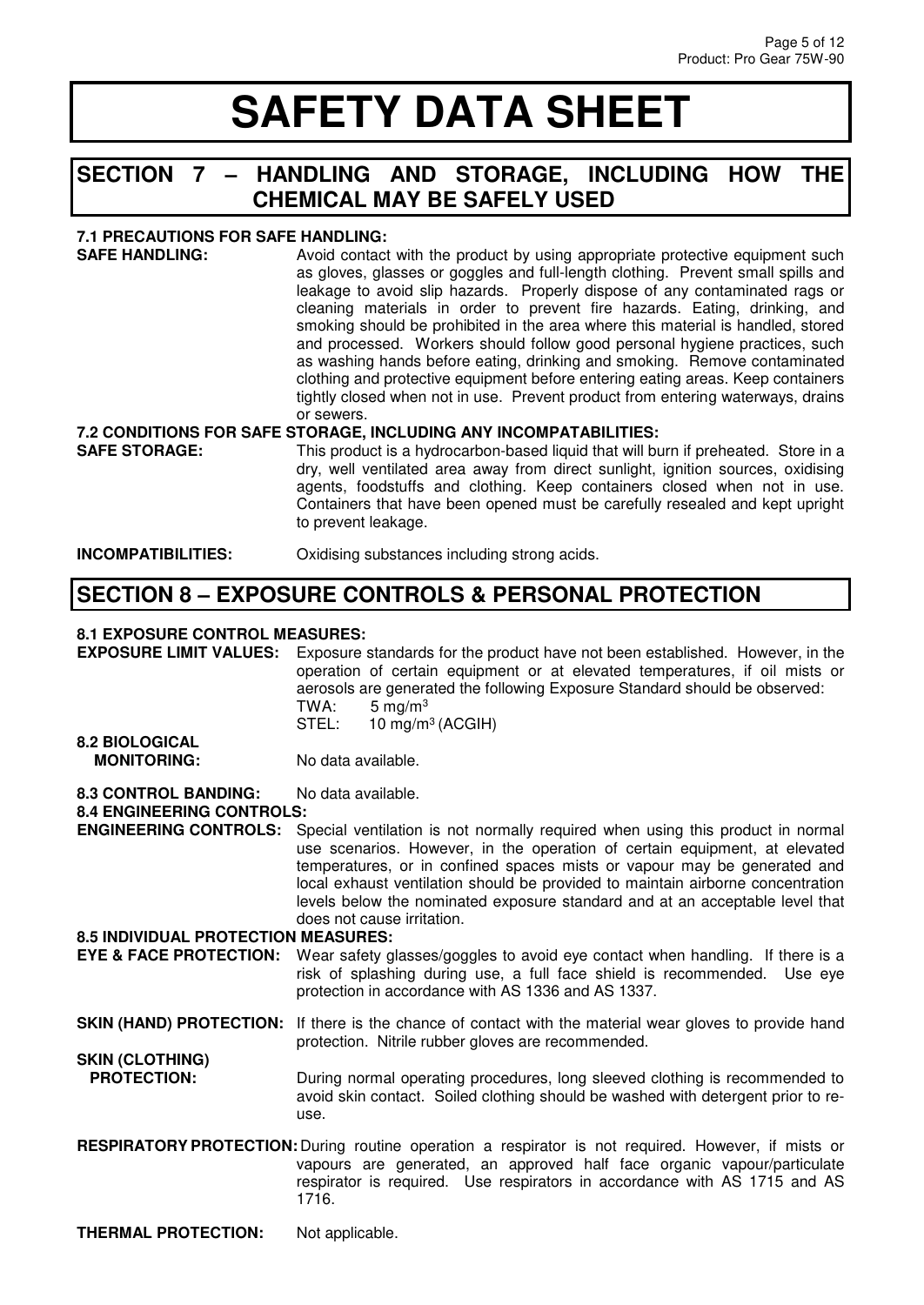#### **SECTION 9 – PHYSICAL AND CHEMICAL PROPERTIES**

| 9.1 PHYSICAL AND CHEMICAL PROPERTIES:                |                                        |
|------------------------------------------------------|----------------------------------------|
| <b>APPEARANCE:</b>                                   | Viscous amber liquid.                  |
| <b>ODOUR:</b>                                        | Characteristic lubricating oil odour.  |
| <b>ODOUR THRESHOLD:</b>                              | No data available.                     |
| pH:                                                  | Not applicable.                        |
| <b>MELTING/FREEZING POINT:</b>                       | Not applicable.                        |
| <b>INITIAL BOILING POINT:</b>                        | No data available.                     |
| <b>BOILING RANGE (°C):</b>                           | No data available.                     |
| <b>FLASHPOINT (°C):</b>                              | Typically 200°C.                       |
| <b>EVAPORATION RATE:</b>                             | No data available.                     |
| <b>FLAMMABILITY LIMITS (%):</b>                      | No data available.                     |
| VAPOUR PRESSURE (mmHg): No data available.           |                                        |
| <b>VAPOUR DENSITY:</b>                               | No data available.                     |
| DENSITY (g/mL $@$ 15°C):                             | Typically 0.879.                       |
| <b>SOLUBILITY IN WATER(g/L):</b> Insoluble in water. |                                        |
| <b>PARTITION COEFFICIENT:</b>                        | No data available for n-octanol/water. |
| <b>AUTO-IGNITION TEMP (°C):</b>                      | No data available.                     |
| <b>DECOMPOSITION TEMP (°C): No data available.</b>   |                                        |
| VISCOSITY (cSt $@$ 100°C):                           | Typically 15.3.                        |
| VISCOSITY (cSt $@$ 40 $°C$ ):                        | Typically 83.                          |

### **SECTION 10 – STABILITY AND REACTIVITY**

| <b>10.1 REACTIVITY:</b>                                       | The product does not pose any further reactivity hazards other than those listed<br>in the following sub-sections.                                                                                 |
|---------------------------------------------------------------|----------------------------------------------------------------------------------------------------------------------------------------------------------------------------------------------------|
| <b>10.2 CHEMICAL STABILITY:</b><br><b>10.3 POSSIBILITY OF</b> | Stable under recommended storage and handling conditions (see section 7).                                                                                                                          |
| <b>HAZARDOUS REACTIONS:</b>                                   | Keep away from strong oxidising agents, such as strong acids, chlorates,<br>nitrates and peroxides. Hazardous polymerisation does not occur.                                                       |
|                                                               | 10.4 CONDITIONS TO AVOID: Observe the usual precautionary measures for handling chemicals. Do not heat<br>the container or leave the container open when not in use. Avoid sources of<br>ignition. |
| <b>10.5 INCOMPATIBLE</b>                                      |                                                                                                                                                                                                    |
| <b>MATERIALS:</b>                                             | Strong oxidising agents including concentrated acids.                                                                                                                                              |
| <b>10.6 HAZARDOUS DECOMPOSITION</b>                           |                                                                                                                                                                                                    |
| <b>PRODUCTS:</b>                                              | Hazardous decomposition products are not expected to form during normal<br>storage requirements. See Section 5.2 for Hazardous Combustion products.                                                |

#### **SECTION 11 – TOXICOLOGICAL INFORMATION**

#### **11.1 INFORMATION ON TOXICOLOGICAL EFFECTS:**

The product is a mixture and test data is not available for the product as a whole.

#### **1,3,4-Thiadiazole, 2,5-bis(tert-nonyldithio)-**

 Oral - LD<sup>50</sup> (Rat): >10000 mg/kg Dermal - LD<sub>50</sub> (Rabbit): > 2000 mg/kg Inhalation - LC<sub>50</sub> (Rat, vapour, 4 hour):  $>2750$  mg/m<sup>3</sup>

#### **Amines, C12-14-tert-alkyl**

Oral - LD<sup>50</sup> (Rat): 612 mg/kg Dermal - LD<sub>50</sub> (Rat): 251 mg/kg Inhalation -  $LC_{50}$  (Rat (female), vapour, 4 hour):1.19 mg/m<sup>3</sup>

#### **9-Octadecen-1-amine, (Z)-**

Oral - LD<sup>50</sup> (Rat): 1689 mg/kg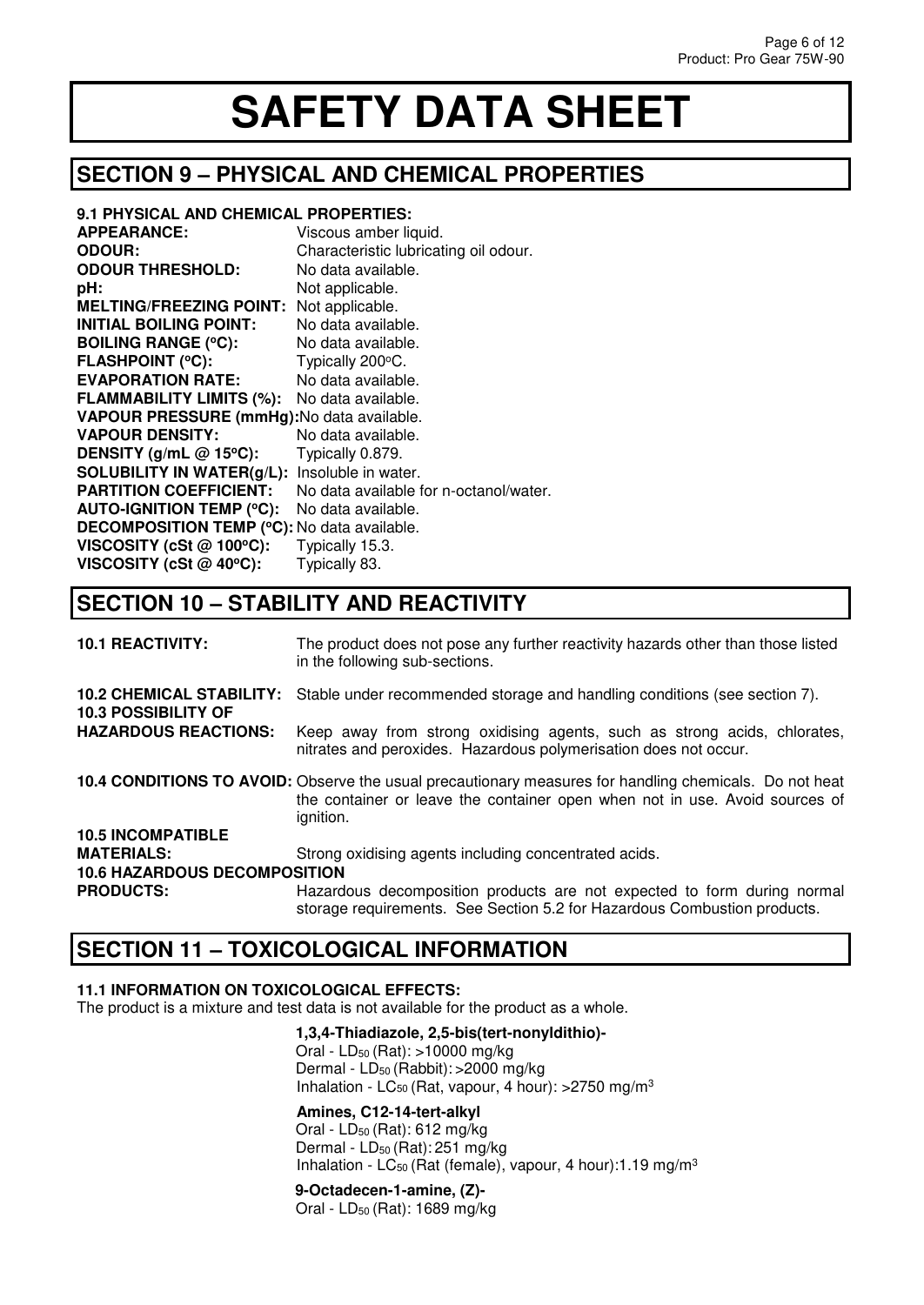#### **SECTION 11 – TOXICOLOGICAL INFORMATION Continued**

 **Alkyl methacrylate** Oral - LD<sup>50</sup> (Rat): 14800 mg/kg Oral - LD<sup>50</sup> (Mouse): 7836 mg/kg

**Phosphonic acid, bis(2-ethylhexyl) ester** Oral - LD<sub>50</sub> (Rat): 11900 mg/kg Dermal - LD<sub>50</sub> (Rabbit): 4500 mg/kg

 **Phosphoric acid, bis(2-ethylhexyl) ester** Oral - LD<sup>50</sup> (Rat): 4940 µL/kg Dermal - LD<sub>50</sub> (Rabbit): 1250 uL/kg

- **11.2 SWALLOWED:** This product is expected to have a low order of toxicity associated with it when ingested. It contains components that are rated as Harmful if swallowed, however these are present at amounts well below the Concentration cut-off levels where the product would be rated. The product may cause irritation to the mouth, throat and digestive tract. During normal usage ingestion should not be a means of exposure. **11.3 SKIN CORROSION/**
- **IRRITATION:** This product is rated as Causes skin irritation, based upon the information supplied by the additive package manufacturers. Prolonged or repeated contact may cause defatting of the skin which may lead to dermatitis. Correct handling procedures incorporating appropriate protective clothing and gloves should minimise the risk of skin irritation. People with pre-existing skin conditions, such as dermatitis, should take extreme care so as not to exacerbate the condition.

### **11.4 SERIOUS EYE DAMAGE<br>IRRITATION:**

**11.6 GERM CELL** 

The product is rated as Causes serious eye irritation, based upon the information supplied by the additive package manufacturers. Symptoms may include localised burning, redness and tearing. Correct handling procedures incorporating appropriate eye protection should minimise the risk of eye irritation.

#### **11.5 RESPIRATORY OR SKIN SENSITISATION:** This product is not expected to be a skin sensitiser based on the available data and the known hazards of the components. The product contains an Amines, C12-14-tert-alkyl component. This is rated as May cause an allergic skin reaction, however it is present at <0.3% in the final product. This product is not expected to be a respiratory tract sensitiser, based on the available data and the known hazards of the components.

**MUTAGENICITY:** This product is not expected to be mutagenic based on the available data and the known hazards of the components.

**11.7 CARCINOGENICITY:** This product is not expected to be a carcinogen based on the available data and the known hazards of the components. Long term animal experiments have shown that any health risks are associated with the level of aromatic and polycyclic constituents in the product. These constituents are removed during the manufacturing process to a level at which no health risks are expected as a result of normal handling. Representative testing of the Base Oils used to manufacture lubricants shows that they pass IP-346.

#### **11.8 REPRODUCTIVE**  This product is not expected to be a reproductive hazard based on the available data and the known hazards of the components.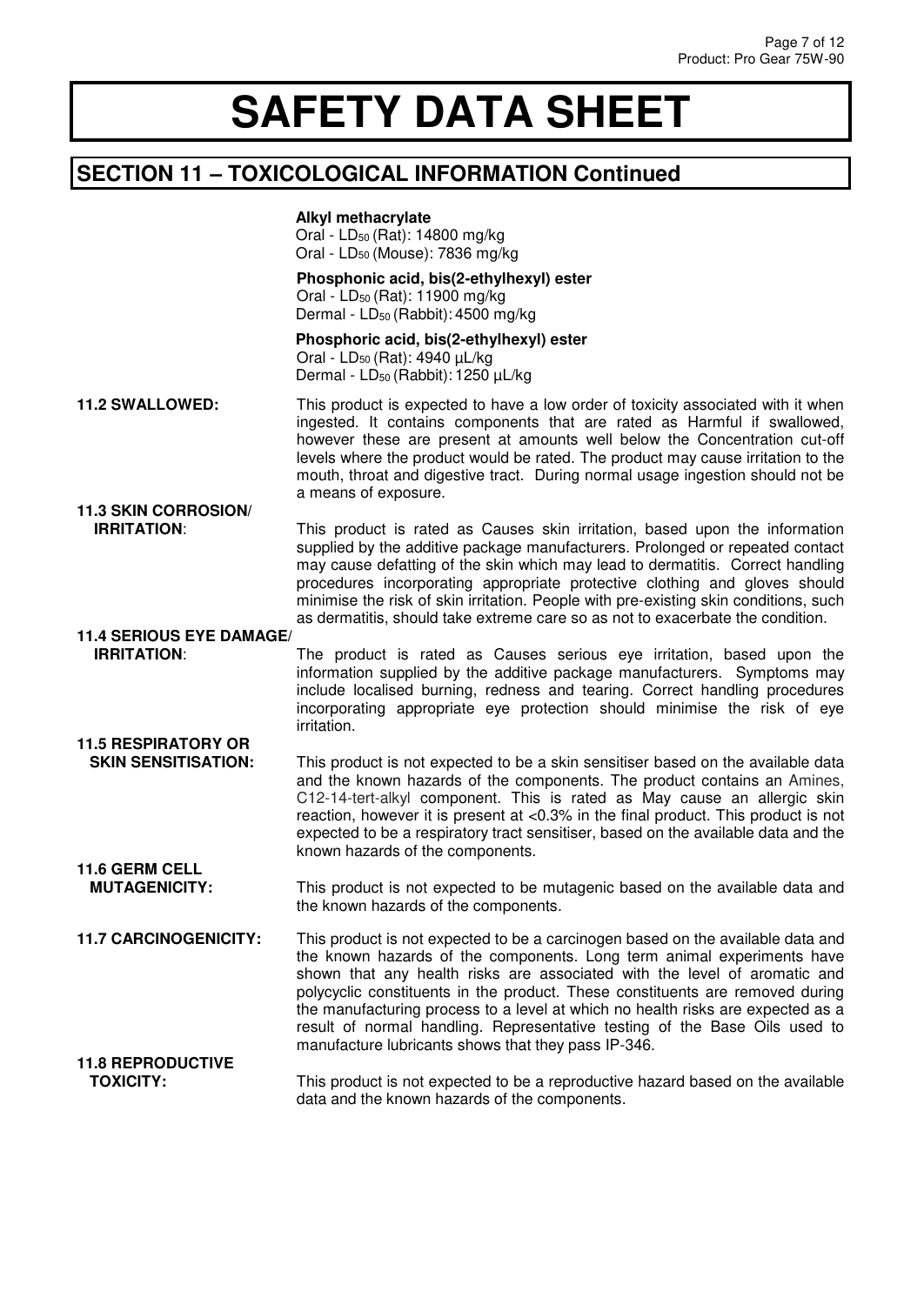#### **SECTION 11 – TOXICOLOGICAL INFORMATION Continued**

#### **11.9 SPECIFIC TARGET ORGAN TOXICITY (STOT) -**

 **SINGLE EXPOSURE:** This product is not expected to cause organ damage from a single exposure, based on the available data and the known hazards of the components. This product is not expected to pose an irritation hazard at ambient temperature or under normal handling conditions. Not classified as a respiratory irritant, however inhalation of vapours or mist (generated at elevated temperatures or by mechanical action) may cause irritation to the nose, throat and respiratory system. This product contains components that are rated as May cause respiratory irritation and Fatal if inhaled, however these are present at amounts well below the Concentration cut-off levels.

#### **11.10 SPECIFIC TARGET ORGAN TOXICITY (STOT) -**

- **REPEATED EXPOSURE:** This product is not expected to cause organ damage from prolonged or repeated exposure based on the available data and the known hazards of the components. This product contains a component that is rated as May cause damage to organs through prolonged or repeated exposure, however this is present at amounts well below the Concentration cut-off levels.
- **11.11 ASPIRATION HAZARD:** This product is not expected to be an aspiration hazard, based on the available data and the known hazards of the components. However, as the product is hydrocarbon based, if vomiting has occurred after ingestion, the patient should be monitored for adverse effects.
- **11.12 OTHER INFORMATION:** Used oils may contain harmful impurities that can accumulate during usage. Due to the use of oils in different types of equipment the types of impurities that accumulate during its usage are unknown. Therefore, all used oils should be handled with caution and skin contact should be avoided by wearing suitable gloves, such as those made of nitrile rubber.

#### **SECTION 12 – ECOLOGICAL INFORMATION**

| <b>12.1 ECOTOXICITY:</b>                               | The manufacturer nominates the following Ecotoxicity data:                                                                                                                                                                                                                                                                                                                |
|--------------------------------------------------------|---------------------------------------------------------------------------------------------------------------------------------------------------------------------------------------------------------------------------------------------------------------------------------------------------------------------------------------------------------------------------|
|                                                        | Phosphoric acid, bis(2-ethylhexyl) ester<br>LC <sub>50</sub> (Oncorhynchus mykiss, 96h, static): 20 mg/l<br>$EC_{50}$ (Daphnia magna, 48h): 80.3 mg/l                                                                                                                                                                                                                     |
|                                                        | 9-Octadecen-1-amine, (Z)-<br>LC <sub>50</sub> (Fish, 96h): 0.11 mg/l<br>$EC_{50}$ (Daphnia magna, 48h): 0.011 mg/l<br>$EC_{50}$ (Algae, 96h): 0.03 mg/l                                                                                                                                                                                                                   |
|                                                        | There is no data available for the product as a whole. Some of the components<br>have been rated as Very toxic to aquatic life with long lasting effects, Toxic to<br>aquatic life and Harmful to aquatic life with long lasting effects. Based upon the<br>nominated values the product is expected to be rated as Harmful to aquatic life<br>with long lasting effects. |
| <b>12.2 PERSISTENCE &amp;</b><br><b>DEGRADABILITY:</b> | Based on the available data and the known hazards of the components and<br>similar products the product is not expected to be readily biodegradable. Major<br>constituents are expected to be inherently biodegradable, however the product<br>contains components that may persist in the environment.                                                                   |
| <b>12.3 BIOACCUMULATIVE</b><br><b>POTENTIAL:</b>       | No information is available.                                                                                                                                                                                                                                                                                                                                              |
| <b>12.4 MOBILITY IN SOIL:</b>                          | If the product enters soil, based upon similar products it is expected that it will<br>adsorb onto soil particles and will not be mobile.                                                                                                                                                                                                                                 |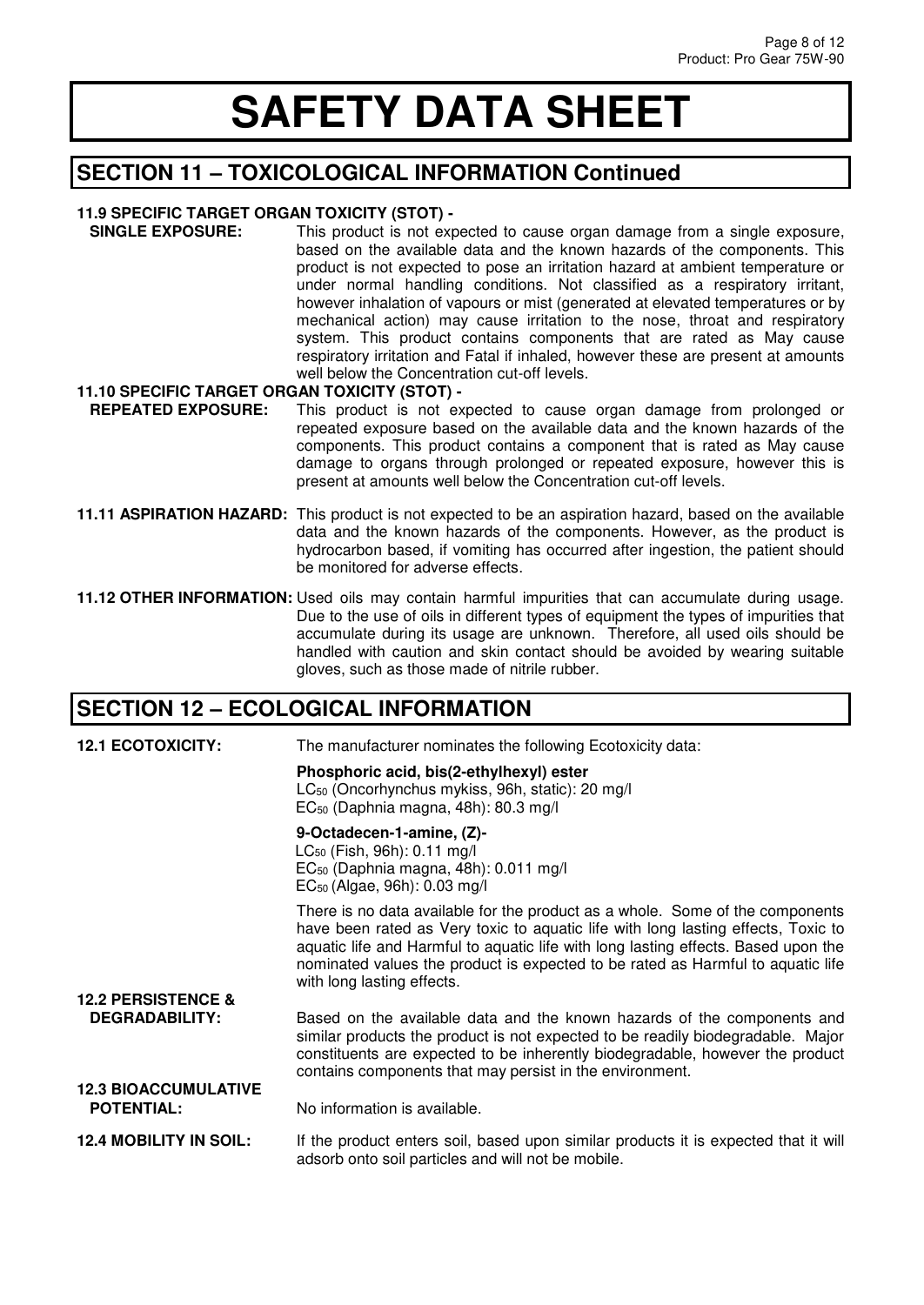#### **SECTION 12 – ECOLOGICAL INFORMATION Continued**

### **12.5 OTHER ADVERSE**

Based on the available data and the known hazards of the components and similar products the product is not expected to have ozone depletion potential, photochemical ozone creation potential or global warming potential. The product is a mixture of non-volatile components, which are not expected to be released to the air in any significant amounts. The product will float on water.

#### **SECTION 13 – DISPOSAL CONSIDERATIONS**

### **13.1 DISPOSAL METHODS:**

The product should not be released to the environment, so any unused material should be recycled wherever possible or be disposed of as hazardous waste at an appropriate collection depot. If this is not possible, the product is suitable for burning in an enclosed burner where it can be used as a fuel source. The product is also suitable for incineration at very high temperatures to prevent formation of undesirable combustion products. Spilled product that cannot be recovered should be absorbed and then shovelled into a suitable waste container, such as a plastic drum and then be treated as a solid waste. Follow Government regulations for disposal of such waste. Do not mix new or used lubricating oils with solvents, brake fluids or coolants when disposing. All unused, waste or spilled product must be taken for recycling or disposal by suitably licensed contractors in accordance with Government regulations.

**CONTAINERS:** Empty containers may contain residual oil. They should be completely drained and then stored until reconditioned or disposed of. Empty drums should be taken for recycling or disposal through suitably licensed contractors in accordance with Government regulations. Where the containers are of metal construction they should not be pressurised, cut by a grinder, welded, brazed, soldered, drilled or exposed to heat, flames or other sources of ignition. Closed metal containers when exposed to such conditions/treatment may explode causing serious injury or death.

### **SECTION 14 – TRANSPORT INFORMATION**

This product is not regulated for land, sea or air transportation. (HS Code: 2710.19.91)

| 14.1 LAND (ADG Code):      |                |
|----------------------------|----------------|
| UN NUMBER:                 | Not applicable |
| <b>UN PROPER SHIPPING</b>  |                |
| <b>NAME:</b>               | Not applicable |
| <b>TRANSPORT HAZARD</b>    |                |
| <b>CLASS(ES):</b>          | Not applicable |
| <b>PACKAGING GROUP:</b>    | Not applicable |
| <b>ENVIRONMENTAL</b>       |                |
| <b>HAZARDS:</b>            | Not applicable |
| <b>SPECIAL PRECAUTIONS</b> |                |
| <b>FOR USER:</b>           | Not applicable |
| <b>HAZCHEM CODE:</b>       | Not applicable |
| 14.2 SEA (IMDG):           |                |
| UN NUMBER:                 | Not applicable |
| UN PROPER SHIPPING         |                |
| <b>NAME:</b>               | Not applicable |
| <b>TRANSPORT HAZARD</b>    |                |
| <b>CLASS(ES):</b>          | Not applicable |
| <b>PACKAGING GROUP:</b>    | Not applicable |
| <b>ENVIRONMENTAL</b>       |                |
| <b>HAZARDS:</b>            | Not applicable |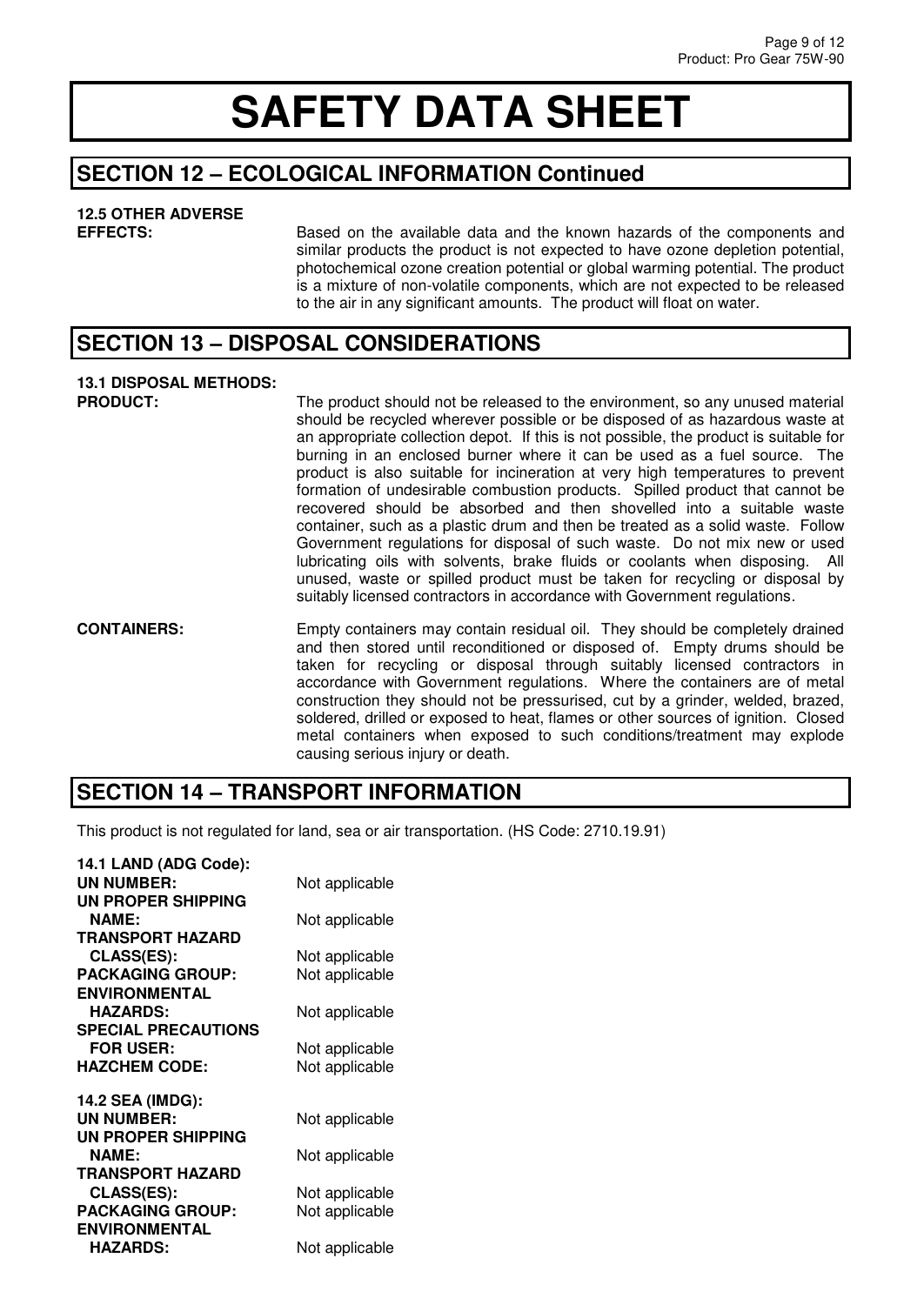### **SECTION 14 – TRANSPORT INFORMATION Continued**

| <b>SPECIAL PRECAUTIONS</b><br><b>FOR USER:</b> | Not applicable |
|------------------------------------------------|----------------|
| 14.3 AIR (IATA):                               |                |
| UN NUMBER:                                     | Not applicable |
| UN PROPER SHIPPING                             |                |
| <b>NAME:</b>                                   | Not applicable |
| <b>TRANSPORT HAZARD</b>                        |                |
| <b>CLASS(ES):</b>                              | Not applicable |
| <b>PACKAGING GROUP:</b>                        | Not applicable |
| <b>ENVIRONMENTAL</b>                           |                |
| <b>HAZARDS:</b>                                | Not applicable |
| <b>SPECIAL PRECAUTIONS</b>                     |                |
| <b>FOR USER:</b>                               | Not applicable |

### **SECTION 15 – REGULATORY INFORMATION**

|                                                              | 15.1 SAFETY, HEALTH AND ENVIRONMENTAL REGULATIONS:                                                                                                          |
|--------------------------------------------------------------|-------------------------------------------------------------------------------------------------------------------------------------------------------------|
| <b>APPLICABLE REGULATIONS:</b>                               |                                                                                                                                                             |
| <b>SUSMP:</b>                                                | Not scheduled.                                                                                                                                              |
| AICS:                                                        | All ingredients are on the AICS List.                                                                                                                       |
| <b>MONTREAL PROTOCOL:</b>                                    | Not applicable to this product.                                                                                                                             |
| <b>STOCKHOLM CONVENTION:</b> Not applicable to this product. |                                                                                                                                                             |
| <b>ROTTERDAM CONVENTION:</b> Not applicable to this product. |                                                                                                                                                             |
| <b>BASEL CONVENTION:</b>                                     | Not applicable to this product.                                                                                                                             |
|                                                              | <b>INTERNATIONAL CONVENTION FOR THE PREVENTION OF POLLUTION FROM</b>                                                                                        |
| <b>SHIPS (MARPOL):</b>                                       | Not determined.                                                                                                                                             |
| <b>OTHER REGULATORY INFORMATION:</b>                         |                                                                                                                                                             |
| <b>GHS CLASSIFICATION HAZARD CLASS &amp; CATEGORY</b>        |                                                                                                                                                             |
|                                                              | AND HAZARD STATEMENT: Flammable Liquids Category 4; H227 - Combustible liquid.                                                                              |
|                                                              | Acute Toxicity - Oral Category 4; H302 - Harmful if swallowed.                                                                                              |
|                                                              | Aspiration Hazard Category 1; H304 - May be fatal if swallowed and enters                                                                                   |
|                                                              | airway.                                                                                                                                                     |
|                                                              | Acute Toxicity - Dermal Category 3; H311 - Toxic in contact with skin.                                                                                      |
|                                                              | Skin Corrosion/Irritation Category 1B; H314 - Causes severe skin burns and                                                                                  |
|                                                              | eye damage.                                                                                                                                                 |
|                                                              | Skin Irritation Category 2; H315 - Causes skin irritation.                                                                                                  |
|                                                              | Sensitisation - Skin Category 1; H317 - May cause an allergic skin reaction.<br>Serious Eye Damage/Irritation Category 1; H318 - Causes serious eye damage. |
|                                                              | Serious Eye Damage/Irritation Category 2A; H319 - Causes serious eye                                                                                        |
|                                                              | irritation.                                                                                                                                                 |
|                                                              | Acute Toxicity - Inhalation Category 2; H330 - Fatal if inhaled.                                                                                            |
|                                                              | Specific Target Organ Toxicity (Single Exposure) Category 3; H335 - May                                                                                     |
|                                                              | cause respiratory irritation.                                                                                                                               |
|                                                              | Specific Target Organ Toxicity (Repeated Exposure) Category 2; H373 - May                                                                                   |
|                                                              | cause damage to organs through prolonged or repeated exposure.                                                                                              |
|                                                              | Acute Aquatic Toxicity Category 1; H400 - Very toxic to aquatic life.                                                                                       |
|                                                              | Chronic Aquatic Toxicity Category 1; H410 - Very toxic to aquatic life with long                                                                            |
|                                                              | lasting effects.                                                                                                                                            |
|                                                              | Chronic Aquatic Toxicity Category 3; H412 - Harmful to aquatic life with long                                                                               |
|                                                              | lasting effects.                                                                                                                                            |
|                                                              | Chronic Aquatic Toxicity Category 4; H413 - May cause long lasting harmful                                                                                  |
|                                                              | effects to aquatic life.                                                                                                                                    |
| HSNO APPROVAL NUMBER: HSR002606.                             |                                                                                                                                                             |
| <b>HSNO GROUP TITLE:</b>                                     | Lubricants, Lubricant Additives, Coolants and Anti-Freeze Agents (Subsidiary                                                                                |
|                                                              | Hazard) Group Standard 2017.                                                                                                                                |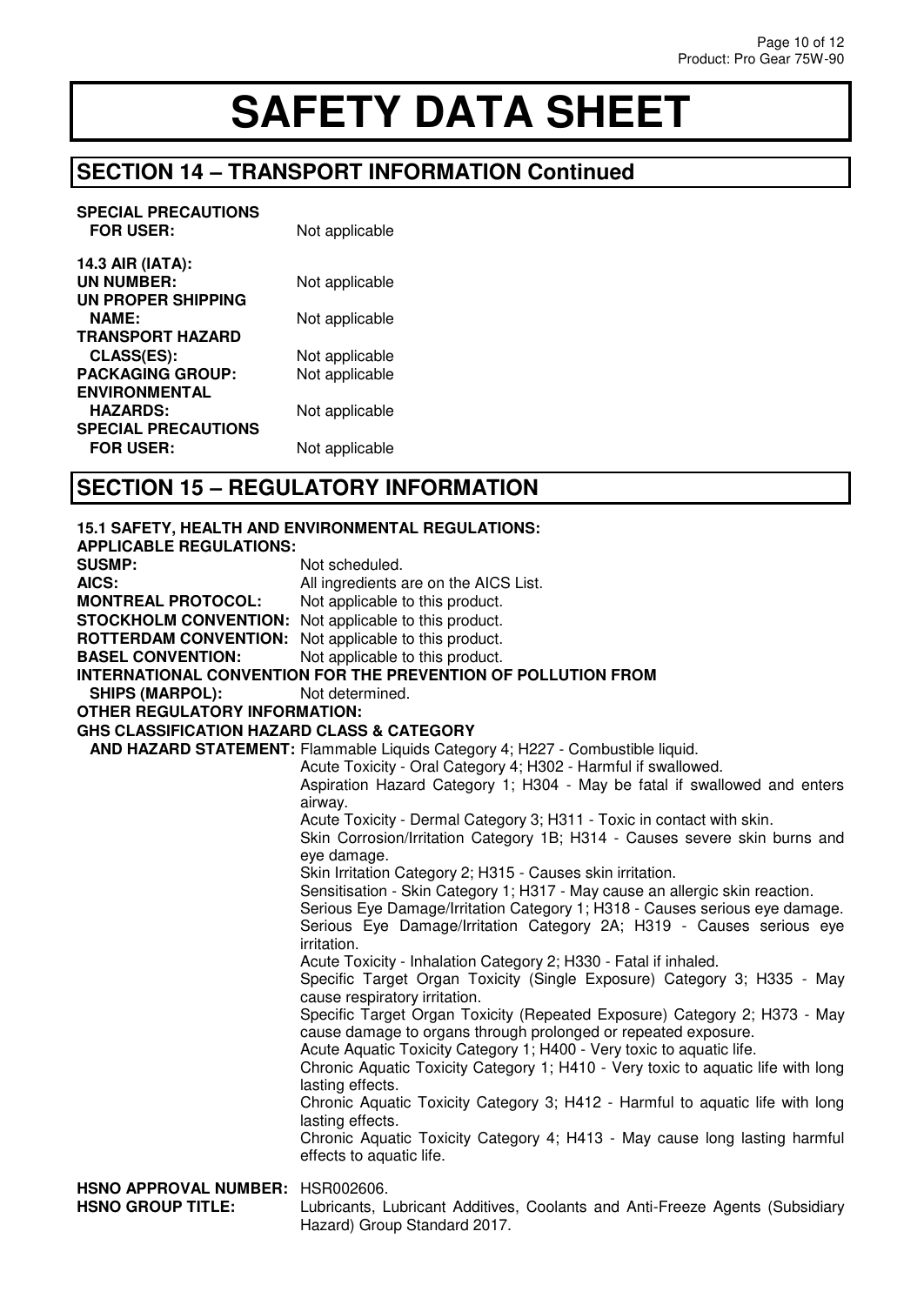#### **SECTION 16 – ANY OTHER RELEVANT INFORMATION**

#### **SDS INFORMATION:**

**Date of SDS Preparation:**  $17<sup>th</sup>$  August 2018<br>**Date of SDS Preparation:**  $17<sup>th</sup>$  August 2018

**REVISION CHANGES:** Changes to product formulation. Changes to Sections 2, 3, 5, 9, 11, 15 and 16.

#### **ACRONYMS:**

| <b>SUSMP</b>        | Standard for the Uniform Scheduling of Medicines and Poisons                               |
|---------------------|--------------------------------------------------------------------------------------------|
| <b>CAS Number</b>   | <b>Chemical Abstracts Service Registry Number</b>                                          |
| <b>EINECS</b>       | European Inventory of Existing Commercial Chemical Substances                              |
| UN Number           | <b>United Nations Number</b>                                                               |
| <b>OSHA</b>         | Occupational Safety and Health Administration                                              |
| <b>ACGIH</b>        | American Conference of Governmental Industrial Hygienists                                  |
| <b>HSE-WEL</b>      | Health and Safety Executive - Workplace Exposure Limit                                     |
| EH40                | EH40/2005 Workplace Exposure Limits                                                        |
| <b>IMDG</b>         | International Maritime Dangerous Goods                                                     |
| IATA                | International Air Transport Association                                                    |
| <b>IUCLID</b>       | International Uniform Chemical Information Database                                        |
| <b>RTECS</b>        | Registry of Toxic Effects of Chemical Substances                                           |
| %W/W                | Percent weight for weight                                                                  |
| <b>OECD</b>         | Organisation for Economic Co-Operation and Development                                     |
| ADG Code            | Australian Code for the Transport of Dangerous Goods by Road and Rail                      |
| <b>HAZCHEM Code</b> | Emergency action code of numbers and letters which gives information to emergency services |
| <b>NOHSC</b>        | National Occupational Health and Safety Commission                                         |
| <b>NICNAS</b>       | National Industrial Chemicals Notification & Assessment Scheme                             |
| <b>IMAP</b>         | Inventory Multi-Tiered Assessment and Prioritisation                                       |
| <b>AICS</b>         | Australian Inventory of Chemical Substances                                                |
| TWA                 | <b>Time-Weighted Average</b>                                                               |
| <b>STEL</b>         | Short Term Exposure Limit                                                                  |
| <b>HSNO</b>         | Hazardous Substances and New Organisms Act 1996                                            |
| <b>GHS</b>          | Globally Harmonised System of Classification and Labelling of Chemicals                    |
| <b>WHS</b>          | Work Health and Safety                                                                     |
| <b>PPE</b>          | Personal Protective Equipment.                                                             |
| $LD_{50}$           | <b>Median Lethal Dose</b>                                                                  |
| $LC_{50}$           | <b>Median Lethal Concentration</b>                                                         |
| EC <sub>50</sub>    | Effective Concentration of a substance that causes 50% of the maximum response after       |
|                     | exposure for a nominated time                                                              |
| <b>NOAEL</b>        | No Observed Adverse Effect Level                                                           |
| <b>NOEC</b>         | No Observed Effect Concentration                                                           |
| <b>ECHA</b>         | European Chemicals Agency                                                                  |
| <b>REACH</b>        | Registration, Evaluation, Authorisation and Restriction of Chemicals                       |
| <b>HCIS</b>         | <b>Hazardous Chemical Information System</b>                                               |

#### **LITERATURE REFERENCES AND SOURCES OF DATA:**

OECD Guidelines for Testing of Chemicals Annex I: OECD Test Guidelines for Studies Included in SIDS Manual for the Assessment of Chemicals Chapter 2 Data Gathering International Toxicity Testing Guidelines Hazardous Chemical Information System (HCIS) - Guidance Material for Hazard Classifications Preparation of Safety Data Sheets for Hazardous Chemicals Code of Practice. Model Work Health and Safety Regulations. Model Work Health and Safety Regulations - Transitional Principles Workplace Exposure Standards for Airborne Contaminants Australian Dangerous Goods Code 7<sup>th</sup> Edition Approved Criteria for Classifying Hazardous Substances [NOHSC:1008 (2004)] Guidance on the Classification of Hazardous Chemicals under the WHS Regulations Assigning a Hazardous Substance to a Group Standard User Guide to the HSNO Thresholds and Classifications Summary User Guide to the HSNO Thresholds and Classifications of Hazardous Substances